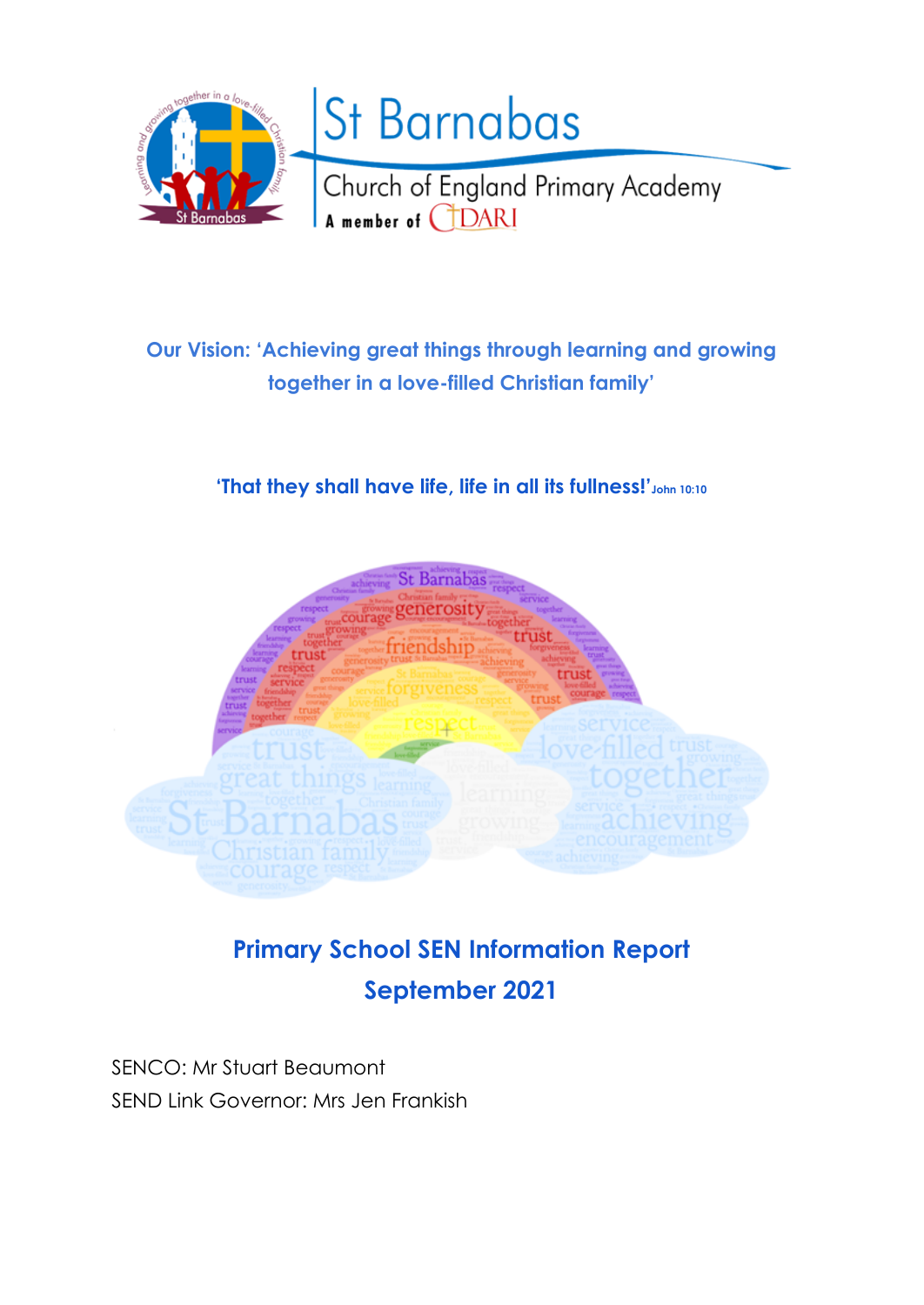#### **1.What kinds of special educational needs do we make provision for in our school?**

At St Barnabas, we are committed to an inclusive education for all pupils and aim to provide a learning environment which is flexible enough to meet the needs of all members of our school community. We access and work closely with a wide range of specialised services to support our vulnerable children. We endeavour to provide our children with a wholesome learning experience which is underpinned by developing our school's Christian values of: courage, friendship, trust, service, forgiveness, generosity, respect and encouragement.

#### **2.How does our school know if your child needs extra help?**

At different times in their school career, a child or young person may have a special educational need. The Code of Practice defines SEN as:

"A child or young person has SEN if they have a learning difficulty or disability which calls for special educational provision to be made for them. A child of compulsory school age or a young person has a learning difficulty or disability if they:

have a significantly greater difficulty in learning than the majority of others of the same age: or have a disability which prevents or hinders them from making use of educational facilities of a kind generally provided for others of the same age in mainstream schools or mainstream post-16 institutions." . SEN Code of Practice (2014, p 4)

We have a variety of different ways in which we can identify potential SEND traits within children in school.

•Our teachers can use our pupil referral tool which allows the effective sharing of information with regards to your child and any developments from external practitioners that aid the teaching and learning process.

•Limited progress being reported by teachers within sessions.

•Change in the child's behaviour

In order to address concerns we have a multitude of different assessments in order to give a fuller picture of any potential issues your child may have.

•Speech and language assessments we conduct are: ELAT, Derbyshire, Rosco and ready for sounds

•Comprehension assessments include: Early YARK, YARK and PHAB assessments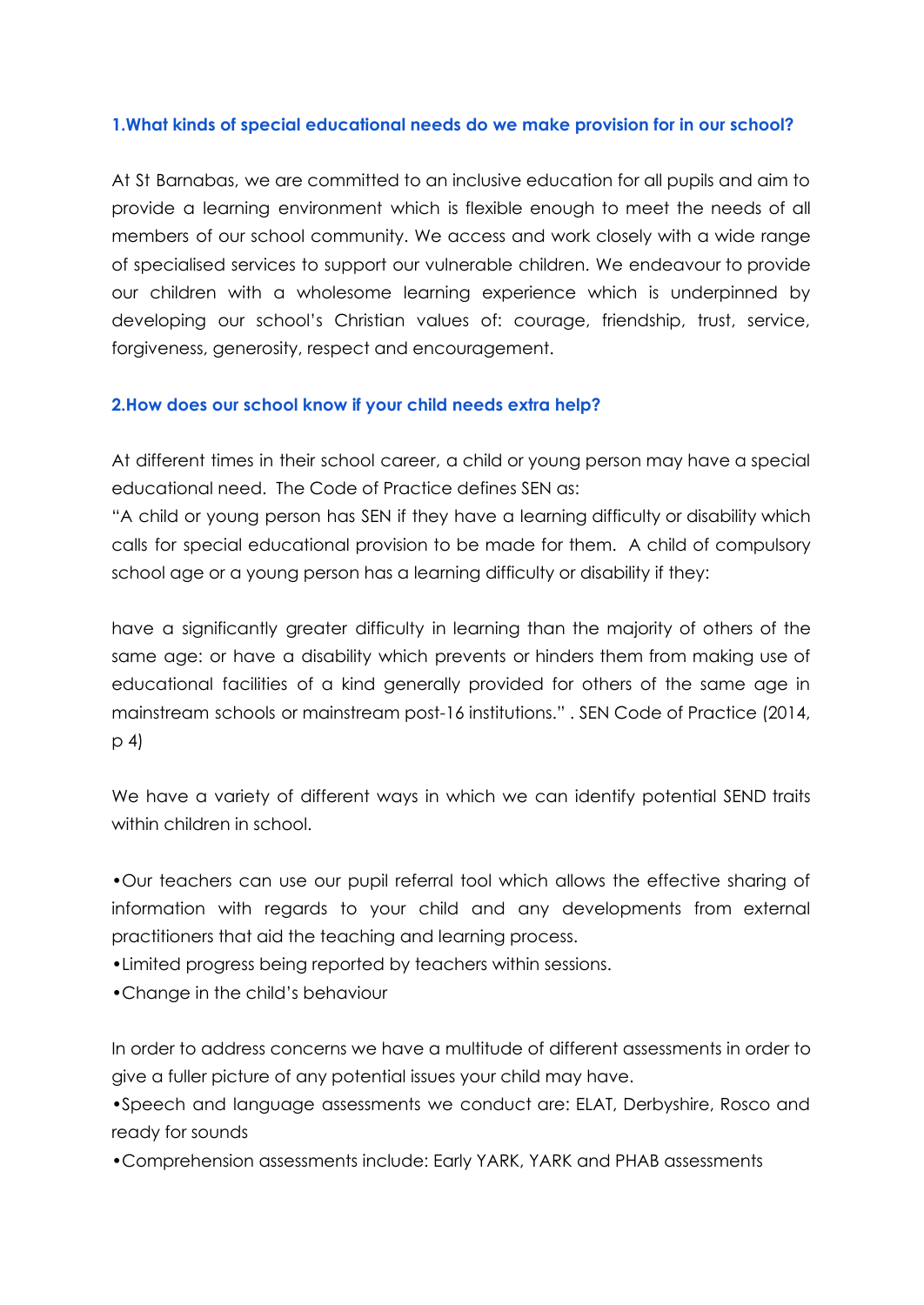•Dyscalculia assessments available are: GSLO online and Sandwell's early numeracy assessment

•Dyslexia assessment include: Visual stress assessment and visual perception screening.

- •Cognitive working memory assessments: Raven's assessment and magic memory
- •Motor skills assessments include: motor skills united
- •Social and emotional: Boxhall and ELSA

## **3.Who can you speak to at our school if you think your child may have special educational needs?**

If you have concerns then please contact:

- •Your child's teacher
- •The SENCO (Mr Beaumont)
- •KS1 and EYFS lead (Mrs Wilkinson)
- •The Headteacher ( Mrs Ham)

## **4.How do we know what progress your child is making and how will we keep you informed?**

The SEN Code of Practice (2014, 6.17) describes inadequate progress thus:

- •Is significantly slower than that of their peers starting from the same baseline
- •Fails to match or better the child's previous rate of progress
- •Fails to close the attainment gap between rate of progress
- •Widens the attainment gap

School works hard to ensure excellent links with parents. The SEND team is always available to discuss progress, concerns and answer any questions. If you would like to discuss any concerns with your class teacher a dojo message will enable your teacher to see your concerns and arrange a phone call conversation to discuss them. Appointments can be made to speak to the class teacher or SENCO by telephone or in person by contacting the school office. When children start an intervention, parents are informed via dojo message and are welcome to find out more information about the intervention. When outside agencies and specialist staff become involved with a child, individual meetings are arranged to which parents are invited and welcomed. Children's progress is assessed at least termly. Parent information evenings and a parent's evening is held in autumn term and spring term consecutively.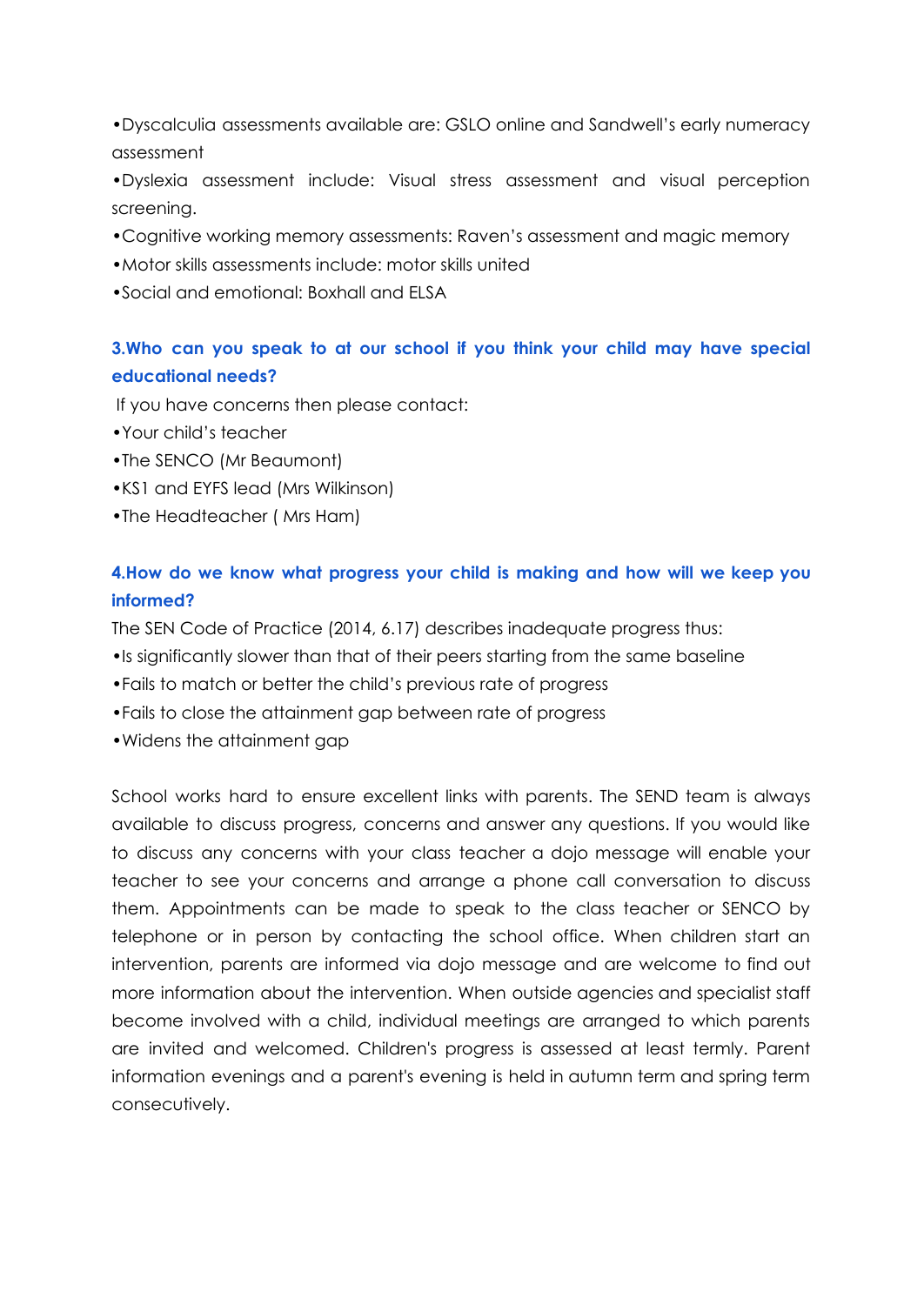## **5.How does our school support your child and how will the teaching be adapted to meet their needs?**

High quality teaching, differentiated for individual pupils, is the first step in responding to pupils who have or may have SEN. Additional intervention and support cannot compensate for a lack of good quality teaching. Schools should regularly and carefully review the quality of teaching for all pupils, including those at risk of underachievement. This includes reviewing and, where necessary, improving, teachers' understanding of strategies to identify and support vulnerable pupils and their knowledge of the SEN most frequently encountered SEN Code of Practice (2014, 6.37)

We are a fully inclusive school and we take reasonable action to ensure that your child can access all learning opportunities. Each child who is identified as working with a special educational need has an individual educational plan which is updated regularly. These IEPs outline your child's targets, areas for development and progress made. Differentiation takes many forms including offering different levels of support, varying the task set, use of equipment, providing alternative ways of recording and planning for different learning styles. All classes have extra adult support. They work with individuals or groups to reinforce learning to ensure understanding and engagement.

## **6.How are decisions made about the type and how much support my child will receive?**

Discussions are had between the SLT and the SEND team to allocate funding and support where necessary. This money is used to provide additional support or resources identified in children's individual education plans. Additional provision will be made available if reviews and assessments identify that your child is not making the progress we and you would expect. The types of support available may include a teaching assistant, specialist input from professionals such as an educational psychologist, specialist software for use on laptops, or other alternative recording devices. If, through discussion with yourself, the SENCO and other staff in our school, it is agreed that the school cannot meet your child's needs through existing resources, an application may be made to the local authority for an Education, Health and Care Plan. This process can be found on the local offer website.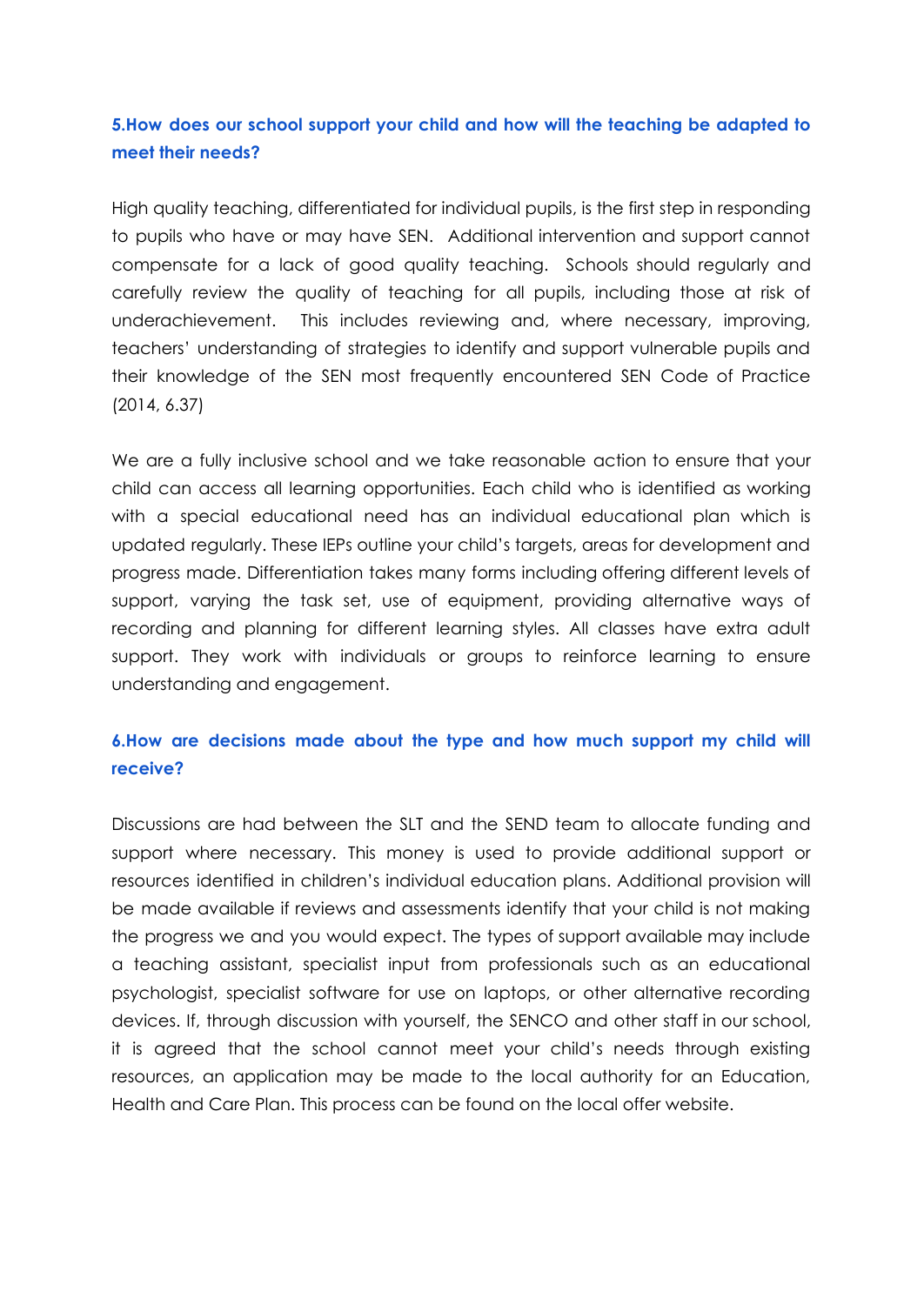#### **7.How will our school help you to support your child's learning?**

An overview of the curriculum is published on class dojo and school website at the beginning of the school year. Parents are welcome to discuss their child's learning and how they can support their children further. Advice and strategies designed to meet specific needs can be offered on a 1-1 basis. Strategies and advice to meet the needs of individual children is given to parents directly from the SEND team and the class teacher to help them support their child.

## **8.What specialist services and expertise are available or accessible through our school?**

We work closely with and have access to the following agencies to support your child's needs: • Speech and Language support service • Educational Psychology • Occupational Therapy • Behaviour Support Service • East Lancs Child & Adolescent Service (ELCAS) • Paediatrician • Physical Development Team • Service for Ethnic Minorities Achievement (SEMA) • Caritas • Complex Needs team • Autistic Spectrum Disorder (ASD) team • Early Years Advisory Service • Interpreters • Physiotherapy • Social Care

### **9.How are the staff in school supported to work with children with special educational needs and what training do they have?**

We have an experienced SEND team and we support children with a range of special educational needs and disabilities. Staff are constantly undergoing training to enable them to use effective strategies to support vulnerable children and to ensure the children progress. Training also ensures staff knowledge and expertise is constantly updated to meet the needs of our children. All staff undertake training in relation to safeguarding, behaviour support and disability awareness. Some staff have more specialist training in, for example, supporting children with speech, language and communication difficulties, physical difficulties and supporting children with autism. We have ELCLAN trained staff to help with delivery and development of speech and language within school. We deliver WELLCOM sessions for children who have been assessed as working below age related expectations in terms of BPVS and vocabulary delay.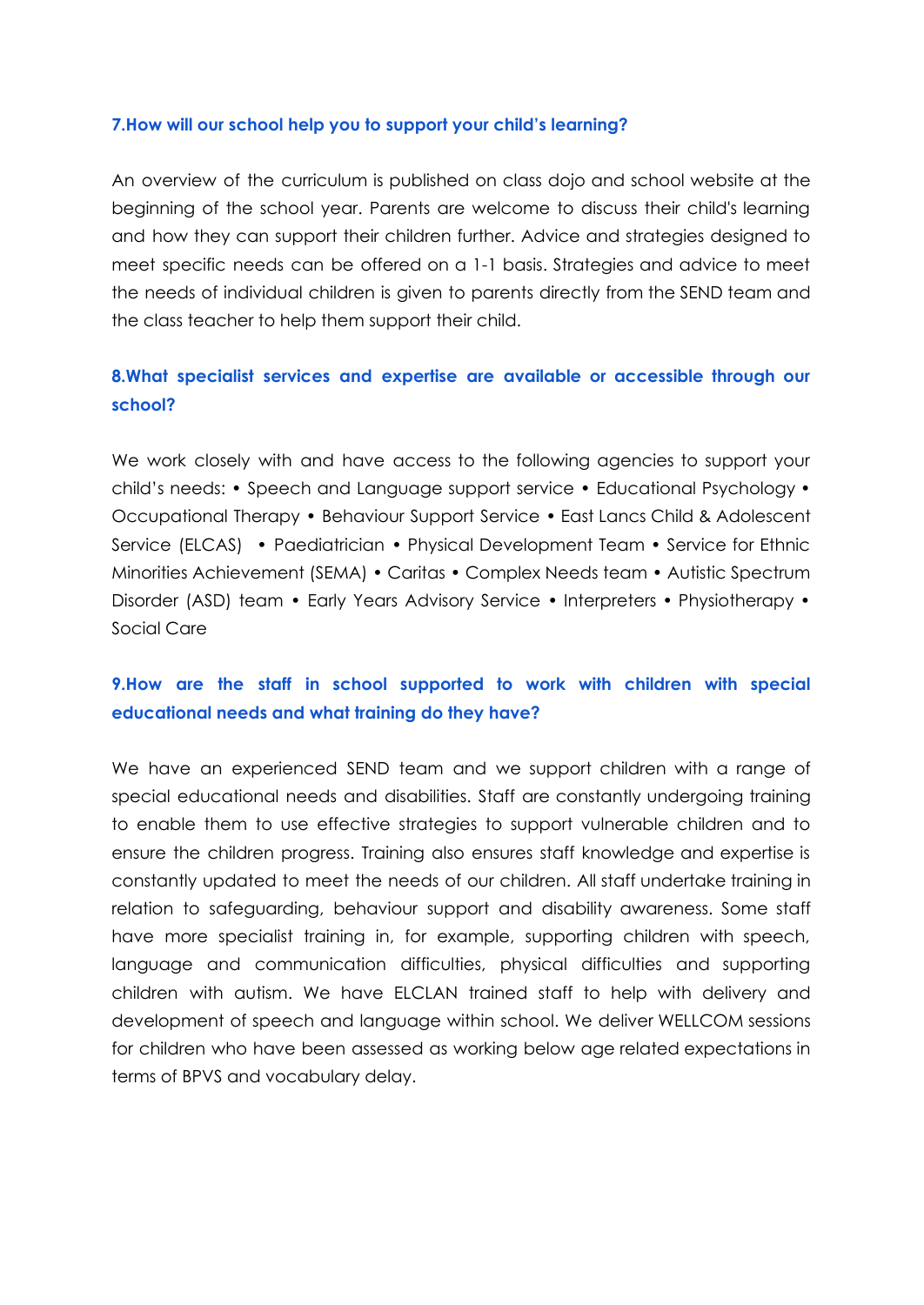## **10.How will our school ensure that your child is included in activities outside the classroom, including physical activities and school trips?**

All year groups take part in Physical Education lessons each week as well as sports sessions at lunch time with our Sports Coach. After school clubs offer additional sports activities including dance, multi sports, football, cross country and netball. Various Gross and Fine motor skills groups run for children with specific needs. Additional After School clubs include choir, recorder club, art club and homework club. All children are able to access these and children with additional needs are encouraged and supported to take part. Class trips can take place several times per year. Residential trips to PGL take place in upper key stage 2 and our school has planned well and worked closely with PGL to include children with additional needs. SSAs are employed to help children who require support during break and lunch times.

#### **11. How will our school support your child's overall wellbeing?**

Our school's vision statement is 'Achieving great things through learning and growing together in a love-filled Christian family' and "That they shall have life, life in all its fullness' John 10:10. Understanding that teaching your child beyond the rigours of the classroom is a fundamental part of delivering our vision. At St Barnabas, we understand that in order for embedded learning to take place, enjoyment and trust must be the drivers for delivering such. The school offers a wide variety of pastoral support for pupils who are encountering emotional difficulties. We have two trained ELSAS (emotional literacy support assistants) who are available throughout the school day.

School is working with the various health agencies to ensure staff are aware of how to identify and support vulnerable children with need in this area and to provide information for children. Staff are made aware of children who are experiencing difficult circumstances and our school prides itself on how we support these children in a variety of ways.

For pupils with medical needs, Care Plans are provided in conjunction with the parents/carers and school nurse. Staff and children are trained in e safety and this training is available to parents. All children are taught about bullying, friendship and staying safe (including e-safety) through PSHE, Circle Time and Assemblies. In every class there is a 'worry box' for children to share their problems, anonymously if they